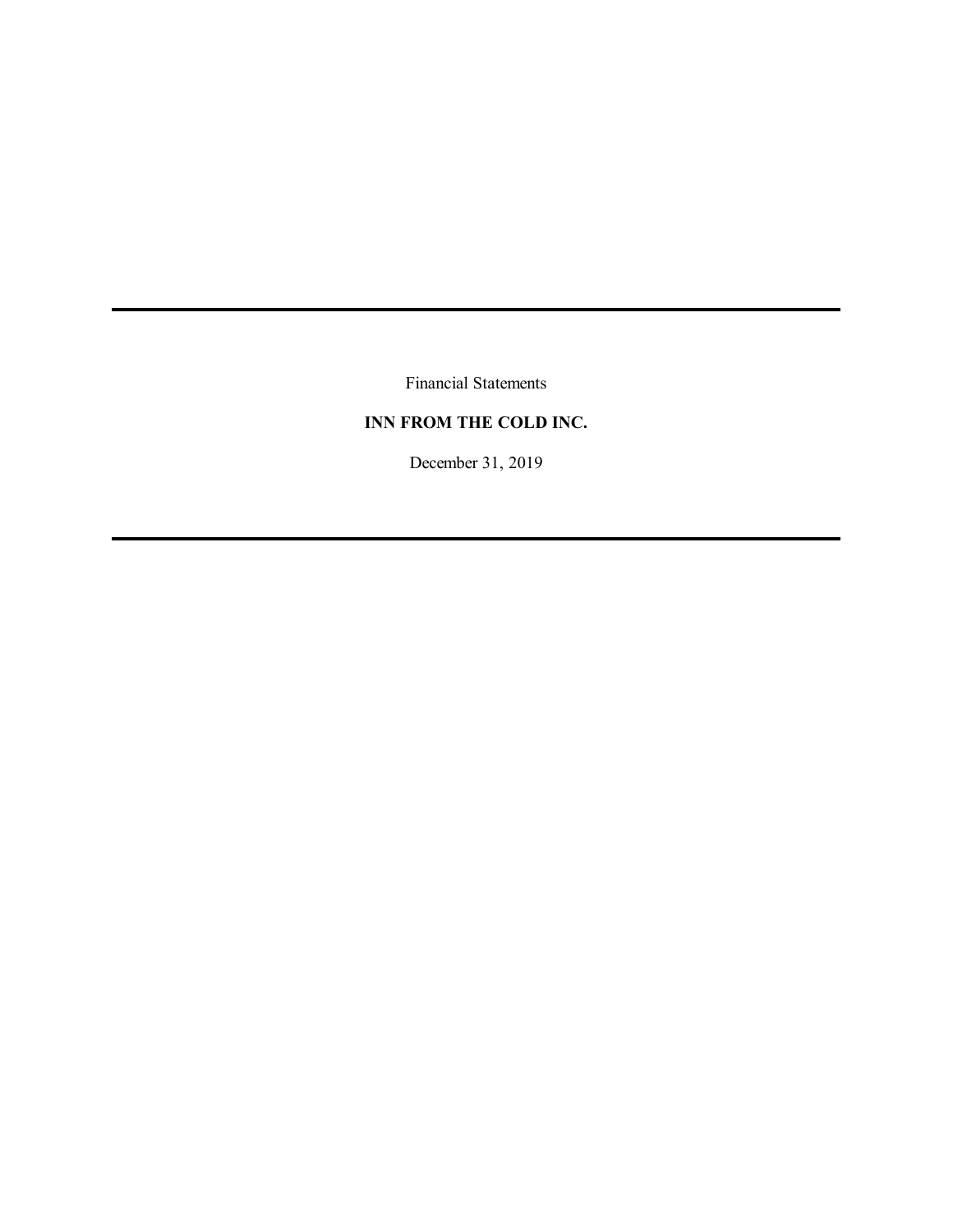# **INN FROM THE COLD INC.**

# **DECEMBER 31, 2019**

# **CONTENTS**

|                                        | Page           |
|----------------------------------------|----------------|
| <b>Independent Auditor's Report</b>    |                |
| <b>Financial Statements</b>            |                |
| <b>Statement of Financial Position</b> | $\overline{2}$ |
| Statement of Operations                | 3              |
| Statement of Changes in Net Assets     | $\overline{4}$ |
| <b>Statement of Cash Flows</b>         | 5              |
| Notes to the Financial Statements      | $6 - 9$        |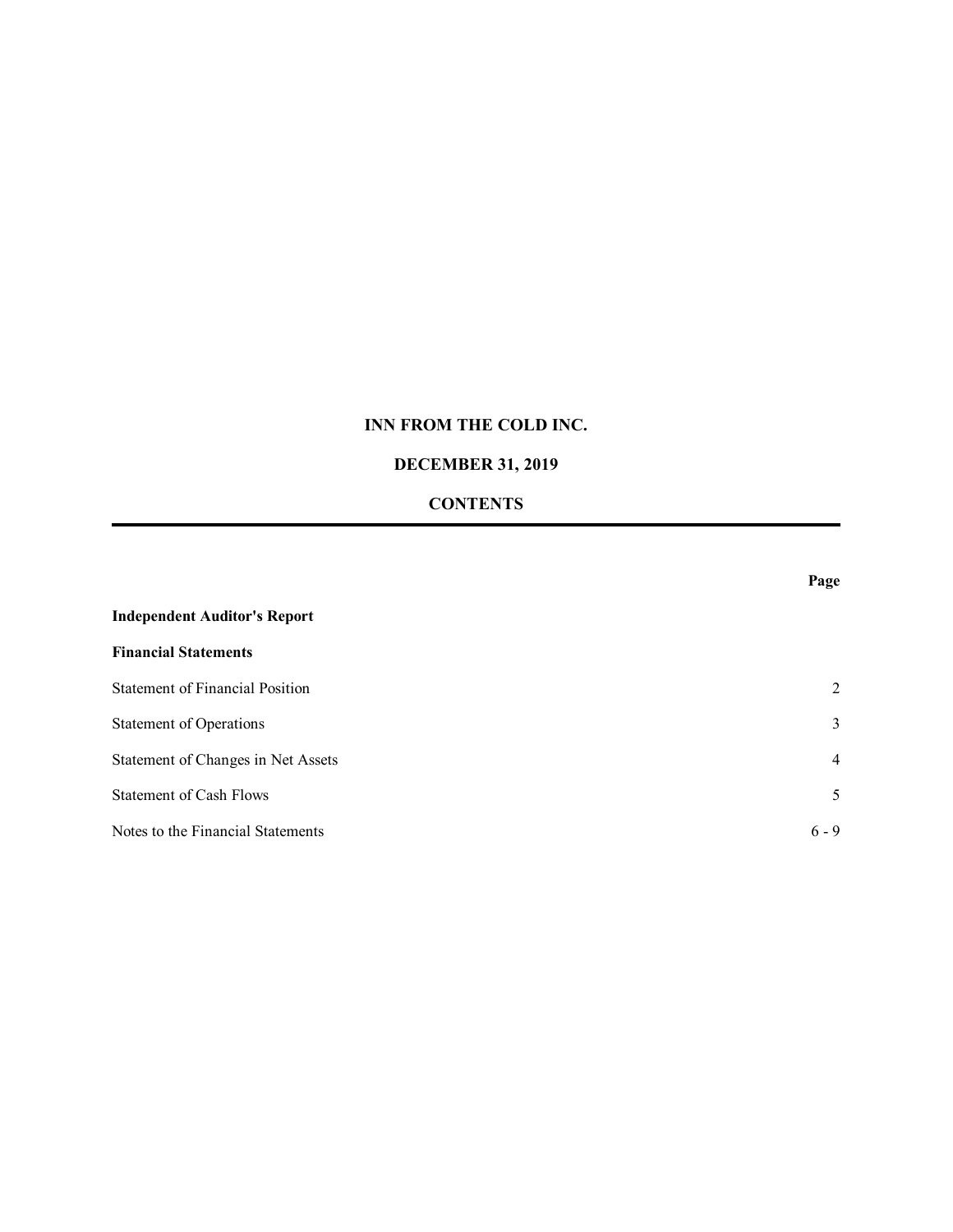

200-610 Chartwell Road Oakville, Ontario L6J 4A5

www.mdp.on.ca

T 905.279.7500 F 905.279.9300

1-42 King Street East Stoney Creek, Ontario L8G IKI T 905.388.7453 F 905.279.9300

400-4310 Sherwoodtowne Blvd.

Mississauga, Ontario L4Z 4C4

# **INDEPENDENT AUDITOR'S REPORT**

To the Board of Directors of Inn From the Cold Inc.

# *Qualified Opinion*

We have audited the financial statements of Inn From the Cold Inc., which comprise the statement of financial position as at December 31, 2019, and the statements of operations, changes in net assets, and cash flows for the year then ended, and notes to the financial statements, including a summary of significant accounting policies.

Except as noted in the following paragraph, in our opinion, the accompanying financial statements present fairly, in all material respects, the financial position of the organization as at December 31, 2019 and the results of its operations and its cash flows for the year then ended in accordance with Canadian accounting standards for notfor-profit organizations (ASNPO).

#### *Basis for Qualified Opinion*

In common with many not-for-profit organizations, the organization derives revenue from fundraising activities the completeness of which is not susceptible to satisfactory audit verification. Accordingly, verification of these revenues was limited to the amounts recorded in the records of the organization. Therefore, we were not able to determine whether any adjustments might be necessary to fundraising revenue, excess of revenues over expenses, and cash flows from operations for the years ended December 31, 2019 and 2018, current assets as at December 31, 2019 and 2018, and net assets as at December 31, 2019 and 2018. Our audit opinion on the financial statements for the year ended December 31, 2019 was modified accordingly because of the possible effects of this limitation in scope.

We conducted our audit in accordance with Canadian generally accepted auditing standards. Our responsibilities under those standards are further described in the Auditor's Responsibilities for the Audit of the Financial Statements section of our report. We are independent of the organization in accordance with the ethical requirements that are relevant to our audit of the financial statements in Canada, and we have fulfilled our other ethical responsibilities in accordance with these requirements. We believe that the audit evidence we have obtained is sufficient and appropriate to provide a basis for our qualified opinion.

#### *Responsibilities of Management and Those Charged with Governance for the Financial Statements*

Management is responsible for the preparation and fair presentation of the financial statements in accordance with ASNPO, and for such internal control as management determines is necessary to enable the preparation of financial statements that are free from material misstatement, whether due to fraud or error.

In preparing the financial statements, management is responsible for assessing the organization's ability to continue as a going concern, disclosing, as applicable, matters related to going concern and using the going concern basis of accounting unless management either intends to liquidate the organization or to cease operations, or has no realistic alternative but to do so.

Those charged with governance are responsible for overseeing the organization's financial reporting process.

# *Auditor's Responsibilities for the Audit of the Financial Statements*

Our objectives are to obtain reasonable assurance about whether the financial statements as a whole are free from material misstatement, whether due to fraud or error, and to issue an auditor's report that includes our opinion. Reasonable assurance is a high level of assurance, but is not a guarantee that an audit conducted in accordance with Canadian generally accepted auditing standards will always detect a material misstatement when it exists. Misstatements can arise from fraud or error and are considered material if, individually or in the aggregate, they could reasonably be expected to influence the economic decisions of users taken on the basis of these financial statements. As part of an audit in accordance with Canadian generally accepted auditing standards, we exercise professional judgment and maintain professional skepticism throughout the audit. We also: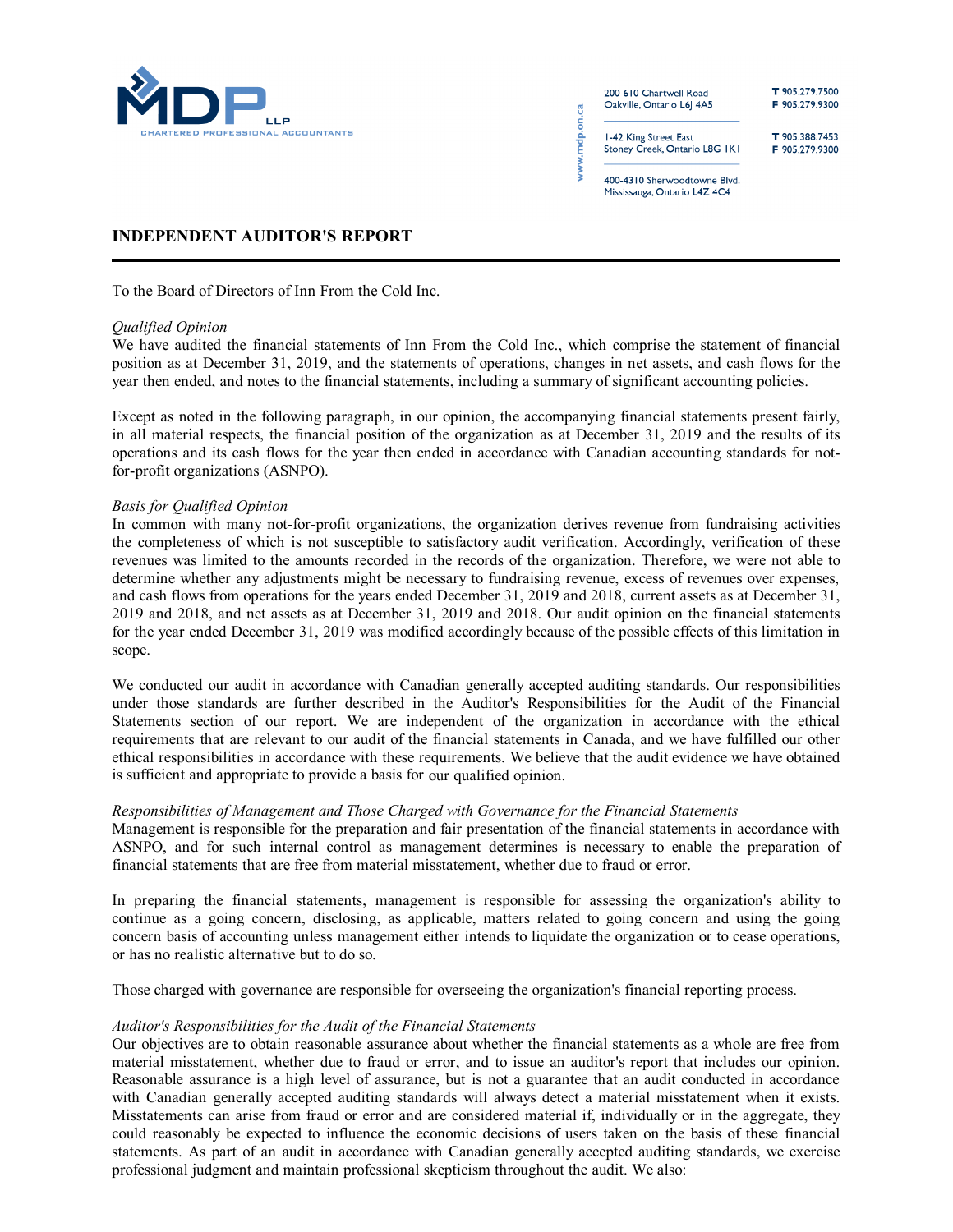# **INDEPENDENT AUDITOR'S REPORT (continued)**

- Identify and assess the risks of material misstatement of the financial statements, whether due to fraud or error, design and perform audit procedures responsive to those risks, and obtain audit evidence that is sufficient and appropriate to provide a basis for our opinion. The risk of not detecting a material misstatement resulting from fraud is higher than for one resulting from error, as fraud may involve collusion, forgery, intentional omissions, misrepresentations, or the override of internal control.
- Obtain an understanding of internal control relevant to the audit in order to design audit procedures that are appropriate in the circumstances, but not for the purpose of expressing an opinion on the effectiveness of the organization's internal control.
- w Evaluate the appropriateness of accounting policies used and the reasonableness of accounting estimates and related disclosures made by management.
- Conclude on the appropriateness of management's use of the going concern basis of accounting and, based on the audit evidence obtained, whether a material uncertainty exists related to events or conditions that may cast significant doubt on the organization's ability to continue as a going concern. If we conclude that a material uncertainty exists, we are required to draw attention in our auditor's report to the related disclosures in the financial statements or, if such disclosures are inadequate, to modify our opinion. Our conclusions are based on the audit evidence obtained up to the date of our auditor's report. However, future events or conditions may cause the organization to cease to continue as a going concern.
- w Evaluate the overall presentation, structure and content of the financial statements, including the disclosures, and whether the financial statements represent the underlying transactions and events in a manner that achieves fair presentation.

We communicate with those charged with governance regarding, among other matters, the planned scope and timing of the audit and significant audit findings, including any significant deficiencies in internal control that we identify during our audit.

MDP 11P

Chartered Professional Accountants Licensed Public Accountants

Oakville, Ontario September 9, 2020

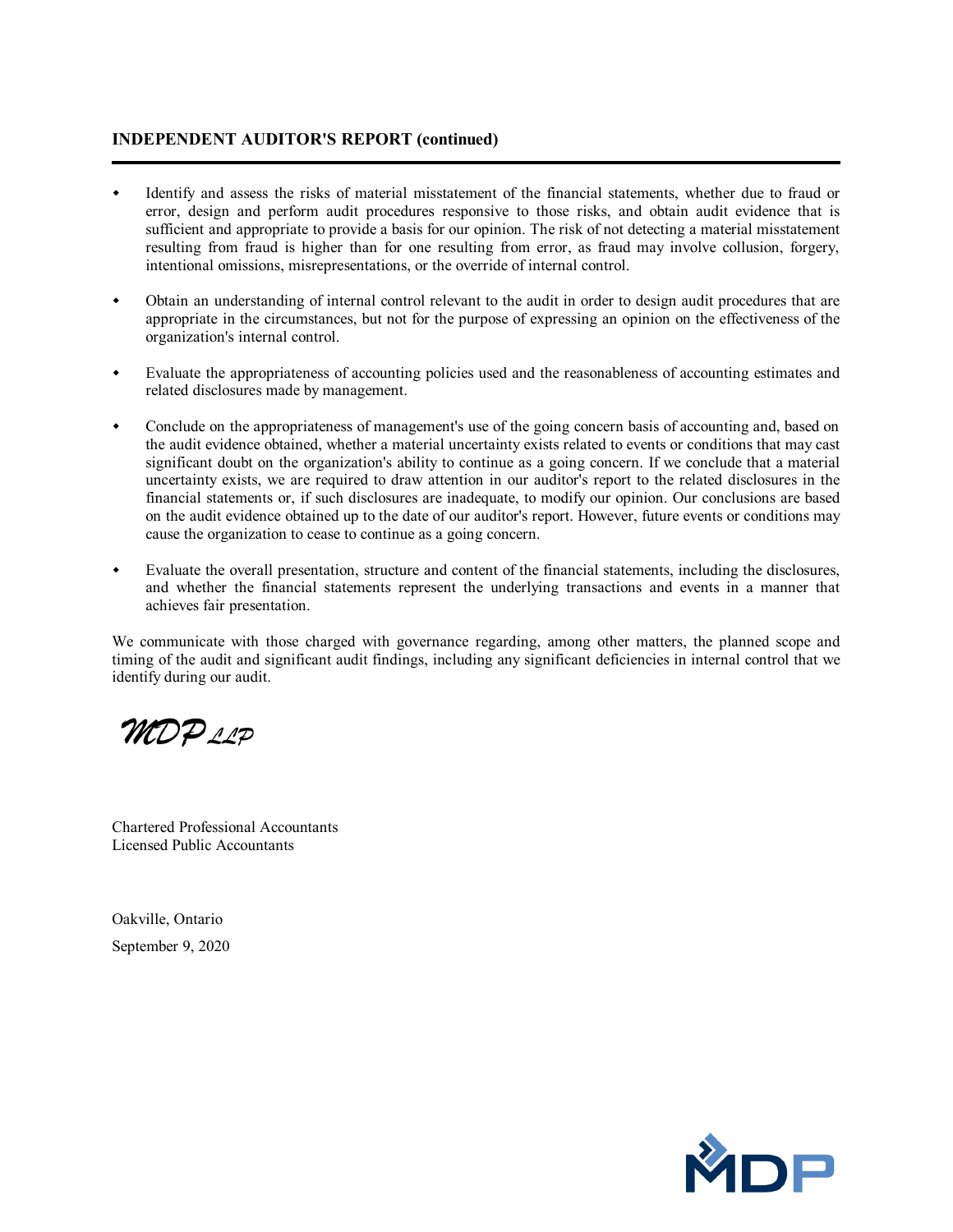|                                                                                                          |                           | 2019                      |              | 2018                                |
|----------------------------------------------------------------------------------------------------------|---------------------------|---------------------------|--------------|-------------------------------------|
|                                                                                                          |                           |                           |              |                                     |
| <b>Assets</b>                                                                                            |                           |                           |              |                                     |
| <b>Current</b>                                                                                           |                           |                           |              |                                     |
| Cash<br>Accounts receivable<br>Prepaid expenses<br>Government remittances receivable                     | $\boldsymbol{\mathsf{S}}$ | 357,387<br>17,974         | \$           | 268,371<br>2,200<br>6,488<br>10,214 |
|                                                                                                          |                           | 375,361                   |              | 287,273                             |
| <b>Capital assets (Note 2)</b>                                                                           |                           | 22,785                    |              | 18,682                              |
|                                                                                                          | $\mathbf S$               | 398,146                   | \$           | 305,955                             |
| <b>Liabilities</b>                                                                                       |                           |                           |              |                                     |
| <b>Current</b>                                                                                           |                           |                           |              |                                     |
| Accounts payable and accrued liabilities<br>Deferred contributions (Note 3)<br>Deferred revenue (Note 4) | $\mathbf S$               | 21,988<br>10,907<br>4,537 | $\mathbb{S}$ | 19,775<br>4,634<br>1,017            |
|                                                                                                          |                           | 37,432                    |              | 25,426                              |
| <b>Fund Balances</b>                                                                                     |                           |                           |              |                                     |
| <b>Invested in capital assets</b>                                                                        |                           | 11,879                    |              | 14,048                              |
| <b>Unrestricted</b>                                                                                      |                           | 348,835                   |              | 266,481                             |
|                                                                                                          |                           | 360,714                   |              | 280,529                             |
|                                                                                                          | $\mathbb{S}$              | 398,146                   | $\$$         | 305,955                             |

See accompanying notes to the financial statements

**Approved on behalf of the Board**

Members Members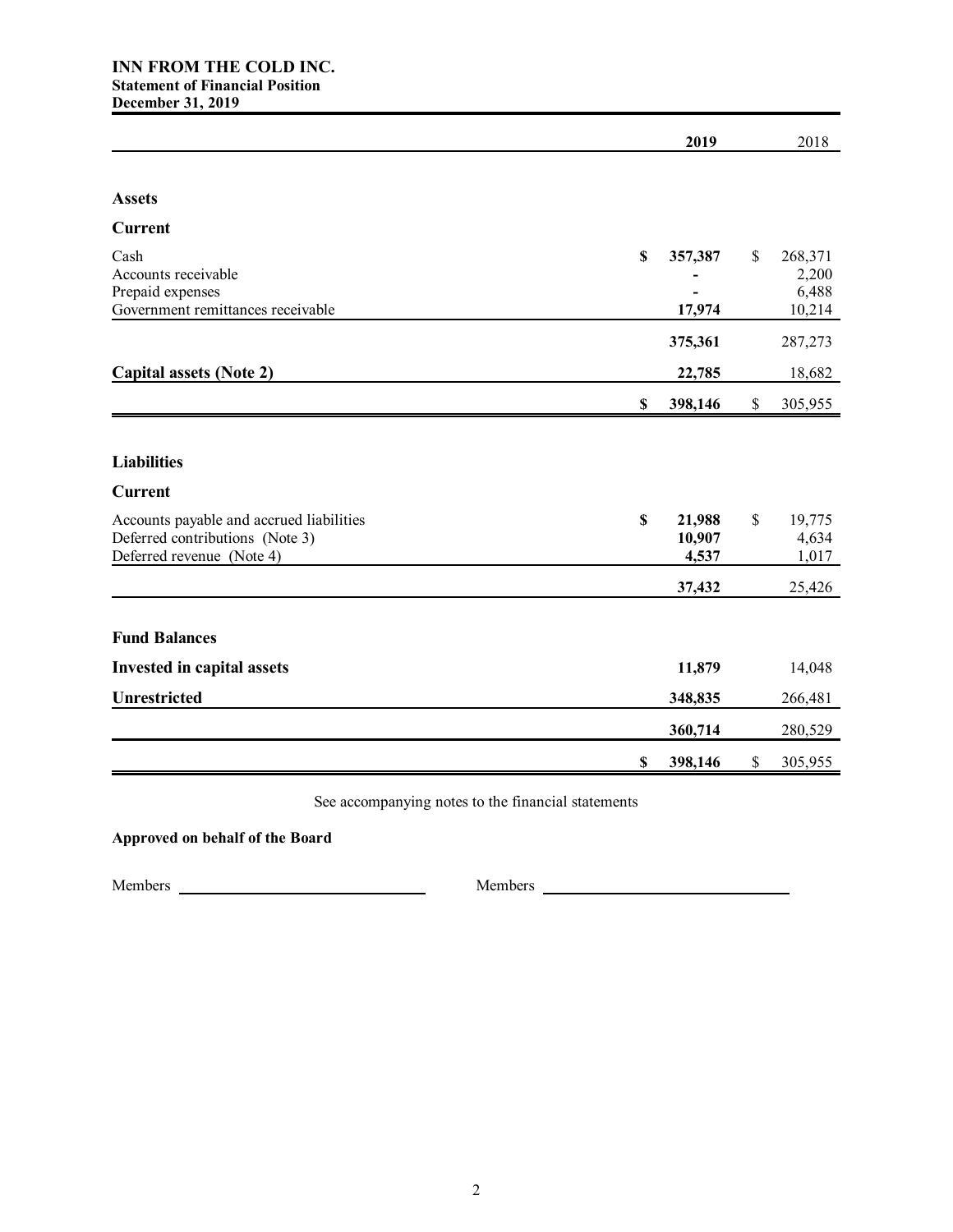# **INN FROM THE COLD INC. Statement of Operations Year ended December 31, 2019**

|                                                                          |             | 2019    |              | 2018                     |
|--------------------------------------------------------------------------|-------------|---------|--------------|--------------------------|
|                                                                          |             |         |              |                          |
| <b>Revenues</b>                                                          |             |         |              |                          |
| Region of York                                                           | $\mathbf S$ | 295,796 | $\mathbb{S}$ | 275,176                  |
| Donations and fundraising                                                |             | 352,291 |              | 289,329                  |
| Rental income                                                            |             | 13,534  |              | 14,766                   |
| Ontario Trillium Foundation                                              |             | 94,000  |              | 55,500                   |
|                                                                          |             | 755,621 |              | 634,771                  |
| <b>Expenditures</b>                                                      |             |         |              |                          |
| Accounting                                                               |             | 9,000   |              | 6,236                    |
| Advertising and promotion                                                |             | 5,973   |              | 2,151                    |
| Dues, fees, and subscriptions                                            |             | 532     |              | $\overline{\phantom{a}}$ |
| Fundraising expenses                                                     |             | 7,281   |              | 5,727                    |
| Getting Ahead program                                                    |             | 13,866  |              | 6,204                    |
| Groceries and supplies                                                   |             | 43,903  |              | 41,742                   |
| Insurance                                                                |             | 5,893   |              | 6,840                    |
| Interest and bank charges                                                |             | 603     |              | 460                      |
| Occupancy costs                                                          |             | 98,556  |              | 76,841                   |
| Office and general                                                       |             | 24,181  |              | 19,951                   |
| Professional fees                                                        |             | 16,392  |              | 20,039                   |
| Repairs and maintenance                                                  |             | 47,639  |              | 57,533                   |
| Salaries and related benefits                                            |             | 401,726 |              | 393,950                  |
| Telephone                                                                |             | 4,743   |              | 4,086                    |
| Travel                                                                   |             | 1,376   |              | 2,951                    |
| Utilities                                                                |             | 25,553  |              | 22,153                   |
|                                                                          |             | 707,217 |              | 666,864                  |
|                                                                          |             |         |              |                          |
| <b>Excess of revenues over expenditures (expenditures over revenues)</b> |             |         |              |                          |
| from operations                                                          |             | 48,404  |              | (32,093)                 |
| Other income (expense)                                                   |             |         |              |                          |
| Amortization                                                             |             | (4,991) |              | (33,933)                 |
| Amortization of deferred capital contributions                           |             | 1,727   |              | 6,158                    |
| Bingo revenue recognized                                                 |             | 35,045  |              | 108,352                  |
|                                                                          |             | 31,781  |              | 80,577                   |
| <b>Excess of revenues over expenditures</b>                              | $\mathbf S$ | 80,185  | $\mathbb{S}$ | 48,484                   |

See accompanying notes to the financial statements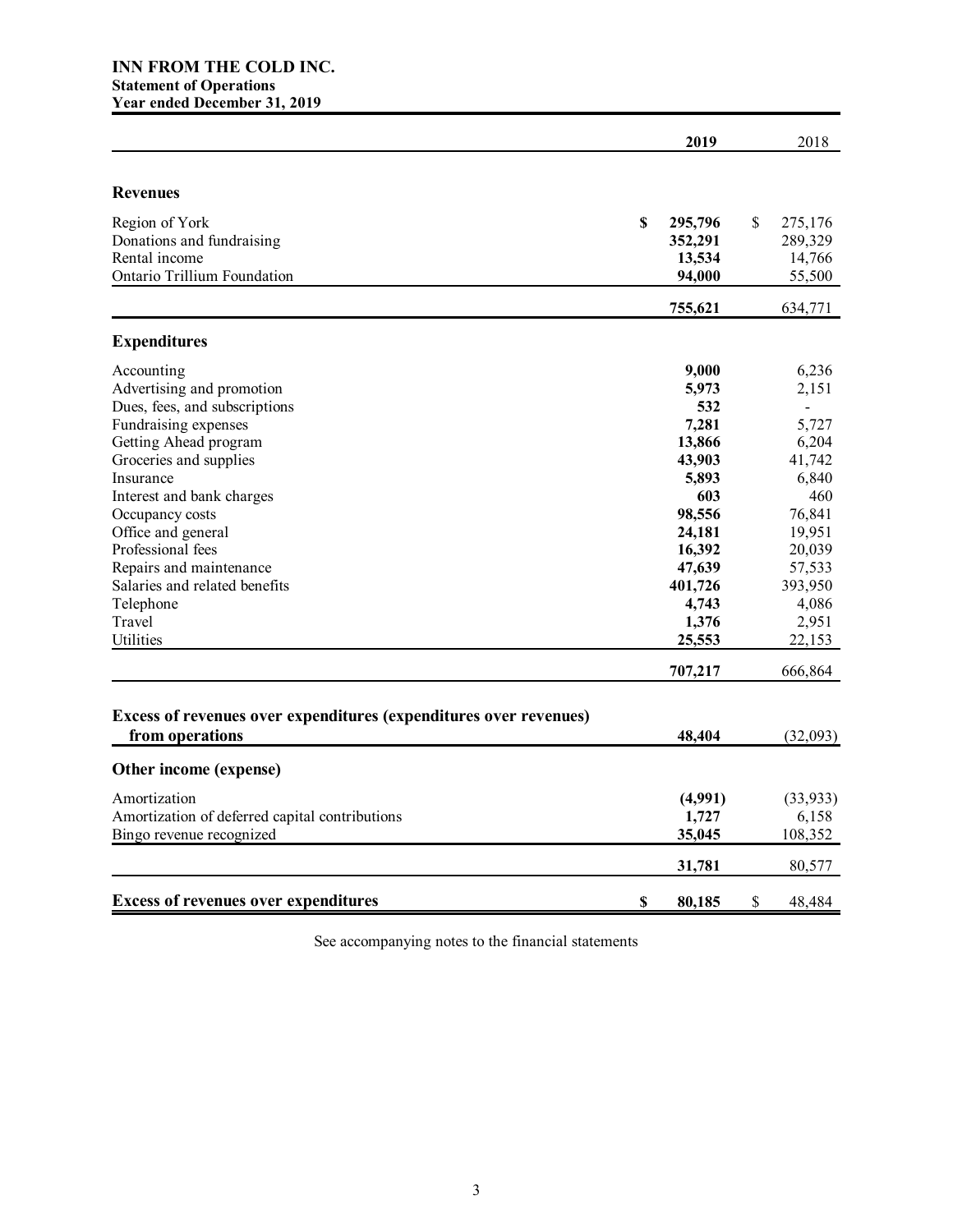|                                                                                                      |   | Invested in<br>capital assets | <b>Unrestricted</b> |   | <b>Total</b><br>2019 | Total<br>2018            |
|------------------------------------------------------------------------------------------------------|---|-------------------------------|---------------------|---|----------------------|--------------------------|
| <b>Balance, beginning of year</b>                                                                    | S | 14.048                        | 266,481             | S | 280,529              | 232,045                  |
| Excess of revenues over expenditures (expenditures over revenues)<br>Deferred contributions received |   | (3,264)<br>(8,000)            | 83,449<br>8,000     |   | 80,185               | 48,484                   |
| Net additions in capital assets                                                                      |   | 9,095                         | (9,095)             |   | -                    | $\overline{\phantom{0}}$ |
| Balance, end of year                                                                                 |   | 11,879                        | 348,835             |   | 360,714              | 280,529                  |

See accompanying notes to the financial statements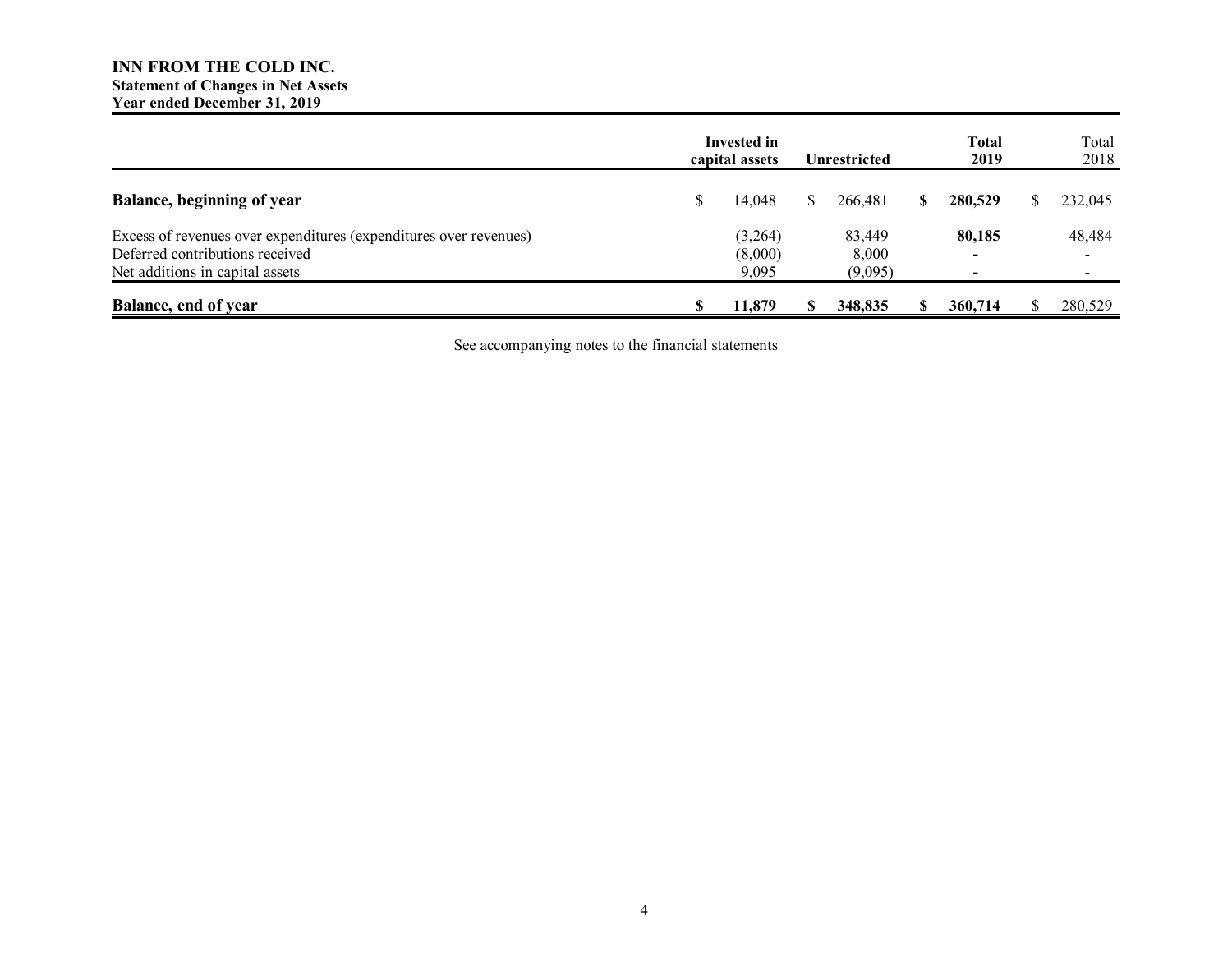# **INN FROM THE COLD INC. Statement of Cash Flows Year ended December 31, 2019**

|                                                                                     | 2019                  | 2018                   |
|-------------------------------------------------------------------------------------|-----------------------|------------------------|
| <b>Operating activities</b>                                                         |                       |                        |
| Excess of revenues over expenditures<br>Amortization                                | \$<br>80,185<br>4,991 | \$<br>48,484<br>33,933 |
|                                                                                     | 85,176                | 82,417                 |
| Change in non-cash working capital items<br>Accounts receivable<br>Prepaid expenses | 2,200<br>6,488        | 3,800                  |
| Government remittances<br>Accounts payable and accrued liabilities                  | (7,760)<br>2,214      | 14,459<br>5,196        |
| Deferred contributions<br>Deferred revenue                                          | 6,273<br>3,520        | (6,158)<br>(80,089)    |
|                                                                                     | 98,111                | 19,625                 |
| <b>Investing activity</b>                                                           |                       |                        |
| Purchase of capital assets                                                          | (9,095)               | (2,596)                |
| Increase in cash                                                                    | 89,016                | 17,029                 |
| Cash, beginning of year                                                             | 268,371               | 251,342                |
| Cash, end of year                                                                   | \$<br>357,387         | \$<br>268,371          |

See accompanying notes to the financial statements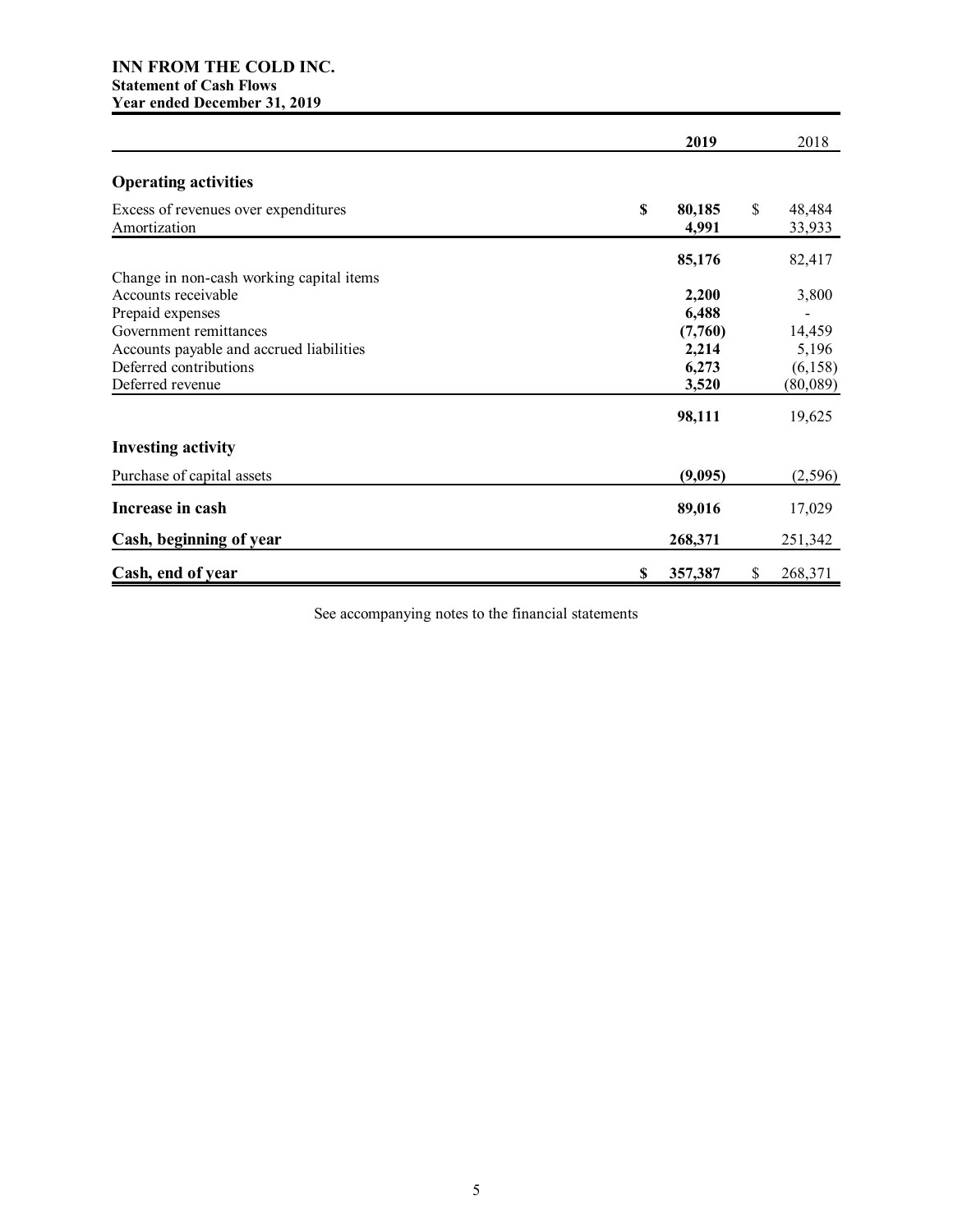## **Legal form and purpose of the organization**

Inn From the Cold Inc. is a non-profit organization incorporated under the laws of the Province of Ontario without share capital on April 21, 2006 and commenced operations on July 1, 2006. The organization was registered as a charity on March 6, 2007 under the Income Tax Act and accordingly, is exempt from income taxes. The organization meets the needs of people who are homeless or at risk of becoming homeless through collaboration with its community partners in supporting those with basic to complex needs in York Region.

## **1. Summary of significant accounting policies**

These financial statements have been prepared in accordance with Canadian accounting standards for notfor profit organizations, which is in accordance with Canadian generally accepted accounting principles. Outlined below are those policies considered particularly significant by the organization.

#### **(a) Accounting estimates**

The preparation of financial statements in accordance with Canadian accounting standards for notfor-profit organizations requires management to make estimates and assumptions that affect the amounts recorded in the financial statements and notes to the financial statements. These estimates are based on management's best knowledge of current events and actions that the organization may undertake in the future. Actual results could differ from those estimates.

#### **(b) Capital assets**

Capital assets are recorded at cost. The organization provides for amortization using the following methods at rates designed to amortize the cost of the capital assets over their estimated useful lives. The annual amortization rates and methods are as follows:

| Furniture and fixtures | 20% Declining balance   |
|------------------------|-------------------------|
| Leasehold improvements | $10-15\%$ Straight-line |
| Computer equipment     | 50% Declining balance   |

#### **(c) Deferred contributions**

Deferred capital contributions consist of amounts received for the purchase of capital assets. These amounts are amortized at the same rate as the corresponding asset.

#### **(d) Deferred revenue**

Deferred bingo revenue consists of bingo revenues earned less approved spending from the Alcohol and Gaming Commission of Ontario for eligible expenditures consistent with the organization's objectives.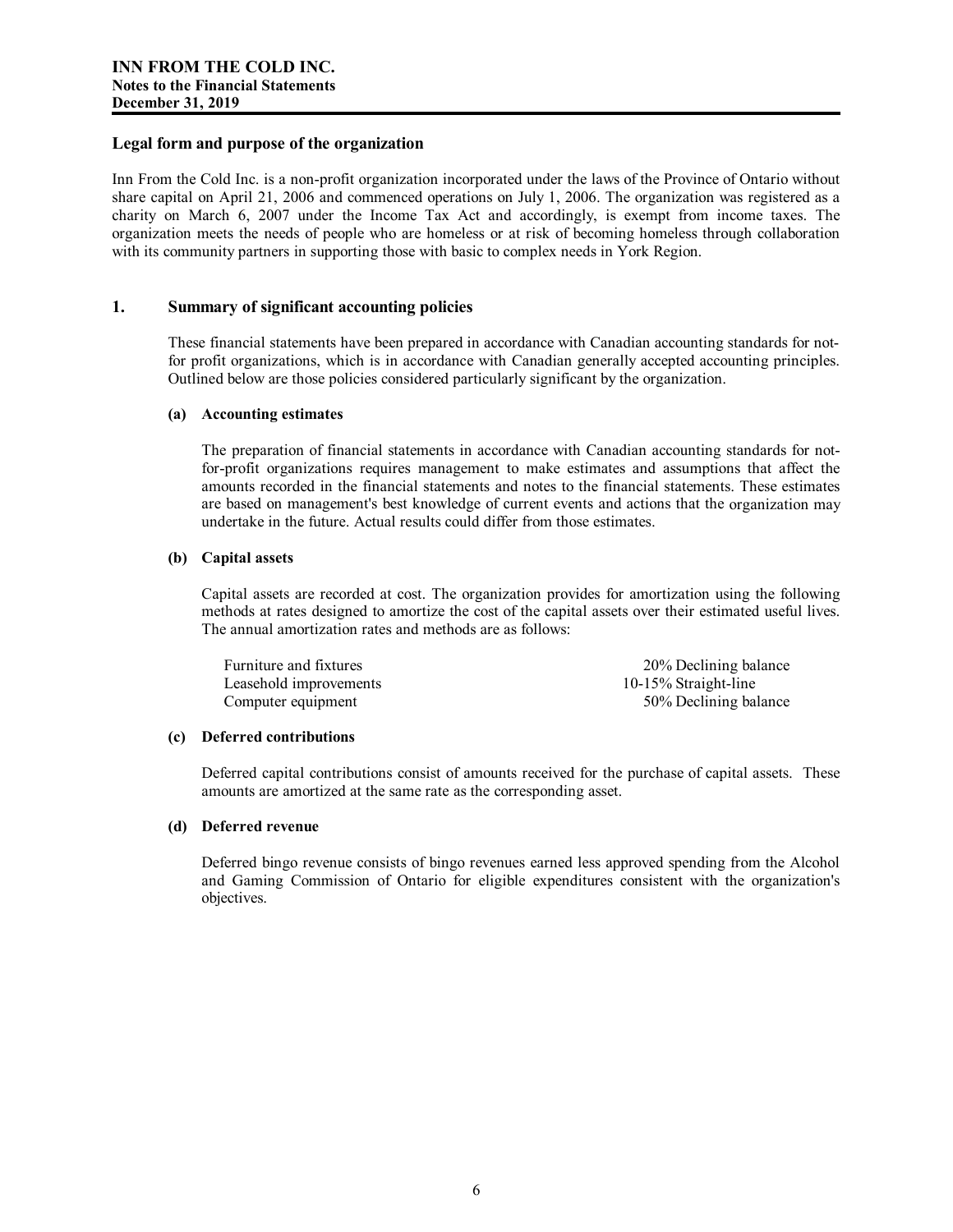# **1. Summary of significant accounting policies (continued)**

#### **(e) Revenue recognition**

The organization follows the deferral method of accounting for contributions. Restricted contributions are recognized as revenue in the year in which the related expenses are incurred. Unrestricted contributions are recognized as revenue when they are received or receivable if the amount to be received can be reasonably estimated and collection is reasonably assured.

Government grants are recorded as revenue in the period to which they relate based on the agreements with the government bodies. Any excess of the program funding over recoverable expenses must be repaid.

Donations related to the purchase of capital assets are deferred and recognized as revenue as the related assets are amortized and charged to operations.

Unrestricted donations and fundraising are recognized as revenue when they are received or receivable if the amount to be received can be reasonably estimated and collection is reasonably assured.

Restricted contributions for bingo funds are recognized as revenue in the year in which the related expenses are incurred.

Rental and other income is recorded when earned.

# **(f) Contributed materials and services**

Contributions of materials and services are recognized in the financial statements at fair value at the date of contribution, but only when a fair value can be reasonably estimated and when materials and services are used in the normal course of operations, and would otherwise have been purchased.

Volunteers contributed time to assist the organization in carrying out its service activities. Because of the difficulty of determining their fair value, contributed services are not recognized in the financial statements.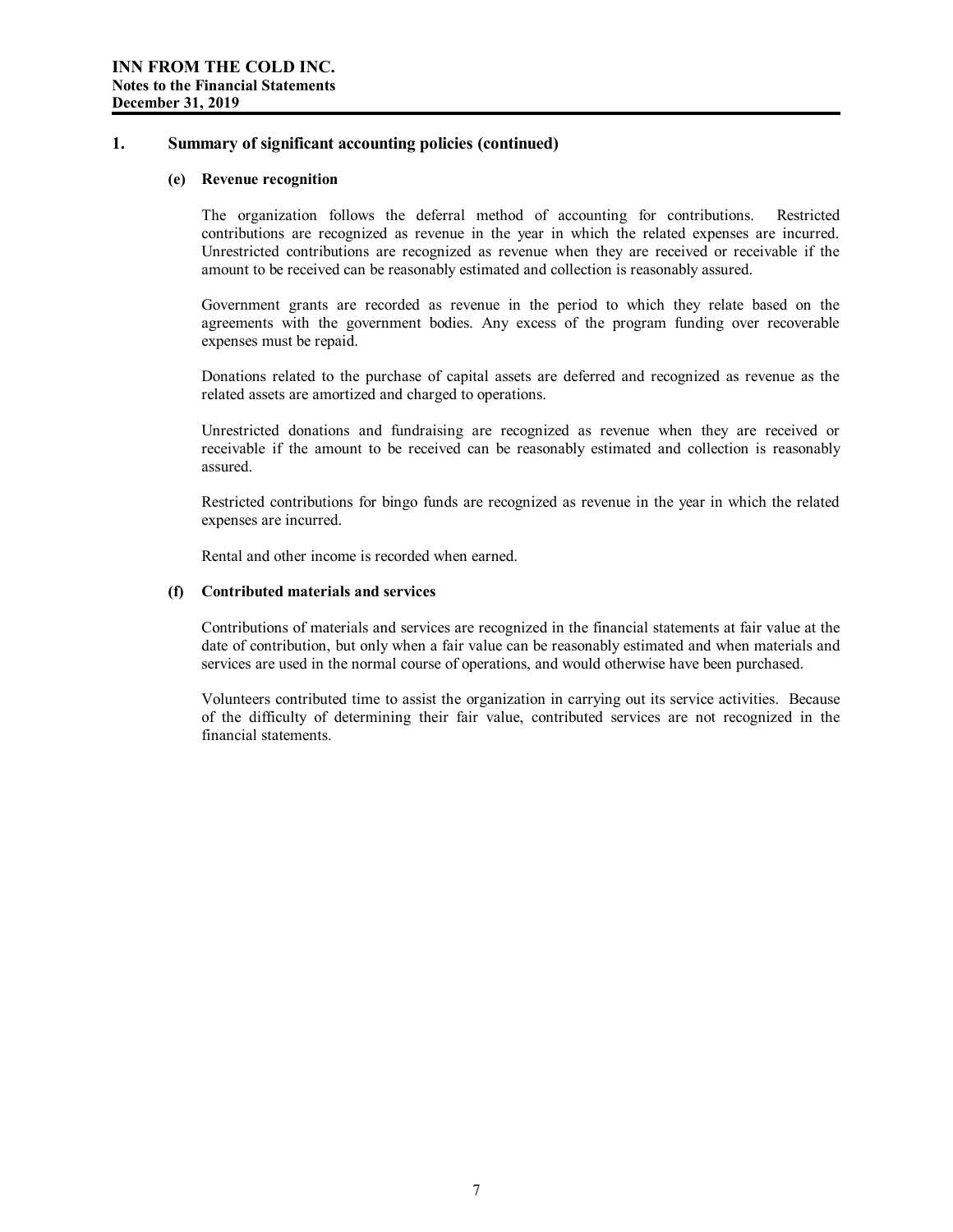# **1. Summary of significant accounting policies (continued)**

#### **(g) Financial instruments**

#### **Measurement of financial instruments**

The organization initially measures its financial assets and liabilities at fair value.

The organization subsequently measures all its financial assets and financial liabilities at cost or amortized cost, except for investments in equity instruments that are quoted in an active market, which are measured at fair value. Changes in fair value are recognized in excess of revenues over expenditures in the period incurred.

Financial assets measured at cost include accounts receivable.

Financial liabilities measured at cost include accounts payable and accrued liabilities.

Financial assets measured at fair value include cash.

#### **Impairment**

For financial assets measured at cost or amortized cost, the organization determines whether there are indications of possible impairment. When there is an indication of impairment, and the organization determines that a significant adverse change has occurred during the period in the expected timing or amount of future cash flows, a write-down is recognized in excess of revenues over expenditures. A previously recognized impairment loss may be reversed to the extent of the improvement. The carrying amount of the financial asset may not be greater than the amount that would have been reported at the date of the reversal had the impairment not been recognized previously. The amount of the reversal is recognized in excess of revenues over expenditures.

It is management's opinion that the organization is not exposed to significant credit, liquidity or cash flow risks arising from these financial instruments.

# **2. Capital assets**

|                                                                        |    |                             |    |                             |    | 2019                                      | 2018                  |
|------------------------------------------------------------------------|----|-----------------------------|----|-----------------------------|----|-------------------------------------------|-----------------------|
|                                                                        |    | Cost                        |    | Accumulated<br>amortization |    | <b>Net</b>                                | Net                   |
| Furniture and fixtures<br>Leasehold improvements<br>Computer equipment | S  | 68,590<br>345,197<br>21,298 | S  | 46,380<br>345,197<br>20,723 | S  | 22,210<br>$\overline{\phantom{a}}$<br>575 | \$<br>17,532<br>1,150 |
|                                                                        | \$ | 435,085                     | \$ | 412,300                     | £. | 22,785                                    | 18,682                |